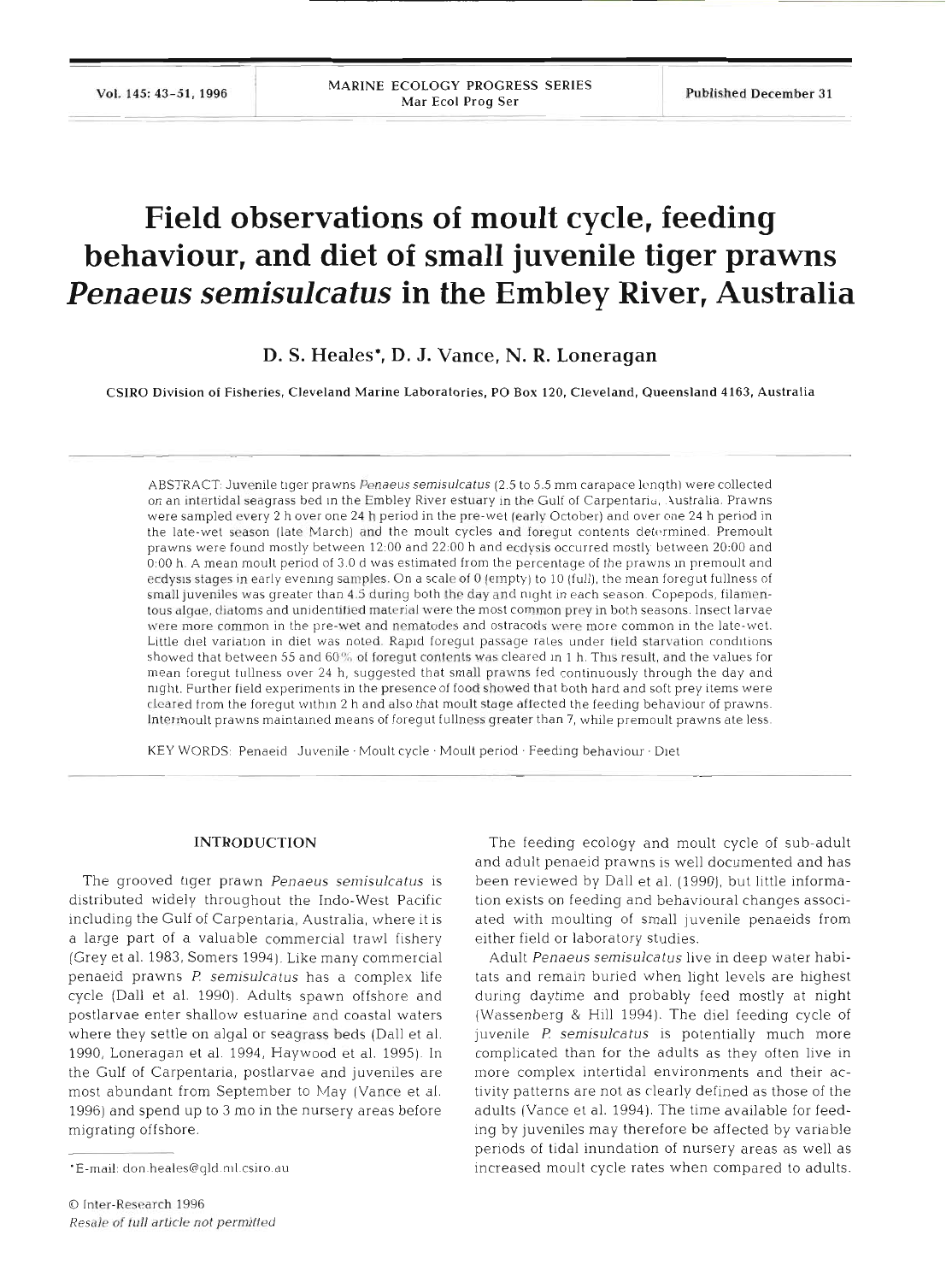Chong & Sasekumar (1981) reported that foreguts of small juvenile P *merguiensis* in estuaries were more than half-filled during the day, but drew no conclusions about their diel feeding cycle. Reymond & Lagardere (1990) noted that juvenile P *japonicus* in pond situations fed continuously during the day and night. O'Brien (1992) noted that of 120 foreguts from juvenile P *esculentus* collected during the day and night on seagrass beds, only 6 were empty.

Moulting condition also affects feeding in penaeids (Dall et al. 1990). Juvenile penaeids moult frequently with moult periods of less than 4 d being recorded for 5 mm carapace length (CL) *Penaeus mergujensis* in the labo ratory (Staples & Heales 1991).

The diet of larger juvenile *Penaeus semisulcatus* and foregut fullness estimated from samples taken on

moult cycle of newly settled *Penaeus semisulcatus* in sample. their nursery habitats. Changes in foregut fullness, A beam trawl (1 m by 0.5 m opening and 2 mm mesh composition of the diet, moult cycle, and moult period with a 1 mm codend) towed behind a small boat was were investigated over 24 h periods in the pre-wet and the main sampling method and ensured the quick collate-wet seasons. The wet season from January to lection of an adequate sample in most cases. However, March has a substantial impact on the marine ecosys- beam trawling was not possible on low tides when tem of the north-eastern Gulf of Carpentaria. The two water depth was less than 0.5 m, and a hand-held 24 h series were carried out before, and towards the scoop net (0 4 m by 0.4 m opening and 2 mm mesh) end of the wet season to test whether the suite of prey was used at those times. In the pre-wet season, pairs of items of small tiger prawns was influenced by it. To samples using both the beam trawl and the hand scoop better understand changes in foregut fullness, field were taken whenever possible to test for differences experiments were carried out to investigate foregut in the 2 methods of collection. clearance rates of these small tiger prawns in the pres- Trawl and hand scoop shots were always less than

were collected in the Embley River, north-eastern Gulf  $-50^{\circ}$ C until processing. of Carpentaria (12"43'S, 14 l" 53' E) from an intertidal **Moult staging.** Prawns were thawed, then measured

Table 1. Penaeus semisulcatus. Summary of experiments and the size [carapace length (CL) in mm]  $\pm$  1 SE, size range. sample size of juvenile prawns from 6 experiments. Sample sizes are for prawns in all moult stages in Expts 1 to 3, and for those in premoult and intermoult only, for Expts 4 to 6

| Expt and date |                                                     | Mean size $\pm$ 1 SE<br>(mm CL) | Size range<br>(mm CL) | Sample<br>size |
|---------------|-----------------------------------------------------|---------------------------------|-----------------------|----------------|
|               | $(1)$ Pre-wet 24 h<br>Oct 1, 1993                   | $3.6 \pm 0.04$                  | $2.6 - 5.0$           | 222            |
|               | $(2)$ Late-wet 24 h<br>Mar 29, 1994                 | $3.7 \pm 0.04$                  | $2.5 - 5.0$           | 238            |
|               | (3) Moult period<br>Apr 12-14, 1994                 | $3.9 \pm 0.04$                  | $2.6 - 5.1$           | 239            |
|               | (4) Foregut passage with<br>starvation Nov 14, 1994 | $4.4 \pm 0.05$                  | $2.6 - 5.4$           | 115            |
|               | (5) Foregut passage with<br>starvation Dec 28, 1994 | $4.7 \pm 0.03$                  | $3.4 - 5.4$           | 125            |
|               | (6) Foregut passage with<br>feeding Dec 28, 1994    | $4.6 \pm 0.05$                  | $3.6 - 5.5$           | 91             |

from seagrass beds has been described by Wassenberg the seagrass bed every 2 h over one 24 h period in the & Hill (1987) and the diets of a wide size range of juve- pre-wet season (October 1993) and one 24 h in the latenile P *esculentus* which occupy similar habitat to **l?** wet season (March 1994). Sampling commenced at *semisulcatus* have also been described (O'Brien 1994). 16:00 h and continued until 16:00 h the following day, Common prey items for these smaller *P esculentus* giving a total of 13 samples per series. Both sets of 13 juveniles included copepods, bivalves, gastropods, samples were taken on the full moon and on neap tides crustaceans, diatoms, filamentous algae, ostracods, to standardise any effects of these variables on feeding and decapods. behaviour (Vance et al. 1994). Water temperature, This study was undertaken to describe the diet and salinity, depth and cloud cover were recorded for each

ence of food and also whilst starved. 2 min and sufficient shots were made to collect at least 10 prawns In each 2 hourly sample. Prawns were collected live from the sorting tray and then snap frozen **MATERIALS AND METHODS** in an iced brine slurry (-8°C). Samples were transferred in dry ice to the laboratory as soon as possible, Juvenile grooved tiger prawns *Penaeussernisulcatus* where they were stored in an ultra-low freezer at

seagrass bed (mostly *Enhalus acoroides*). Prawns were to the nearest 0.1 mm (CL) using a dissecting microbetween 2.5 and 5.5 mm CL (Table 1). scope fitted with an ocular micrometer. In the pre-wet 24 h **samples.** moult stages, diet, and feeding behav- 24 h series, prawns were moult staged into **3** groups: iour patterns were examined and moulting frequency premoult, ecdysis, and others. Premoult prawns in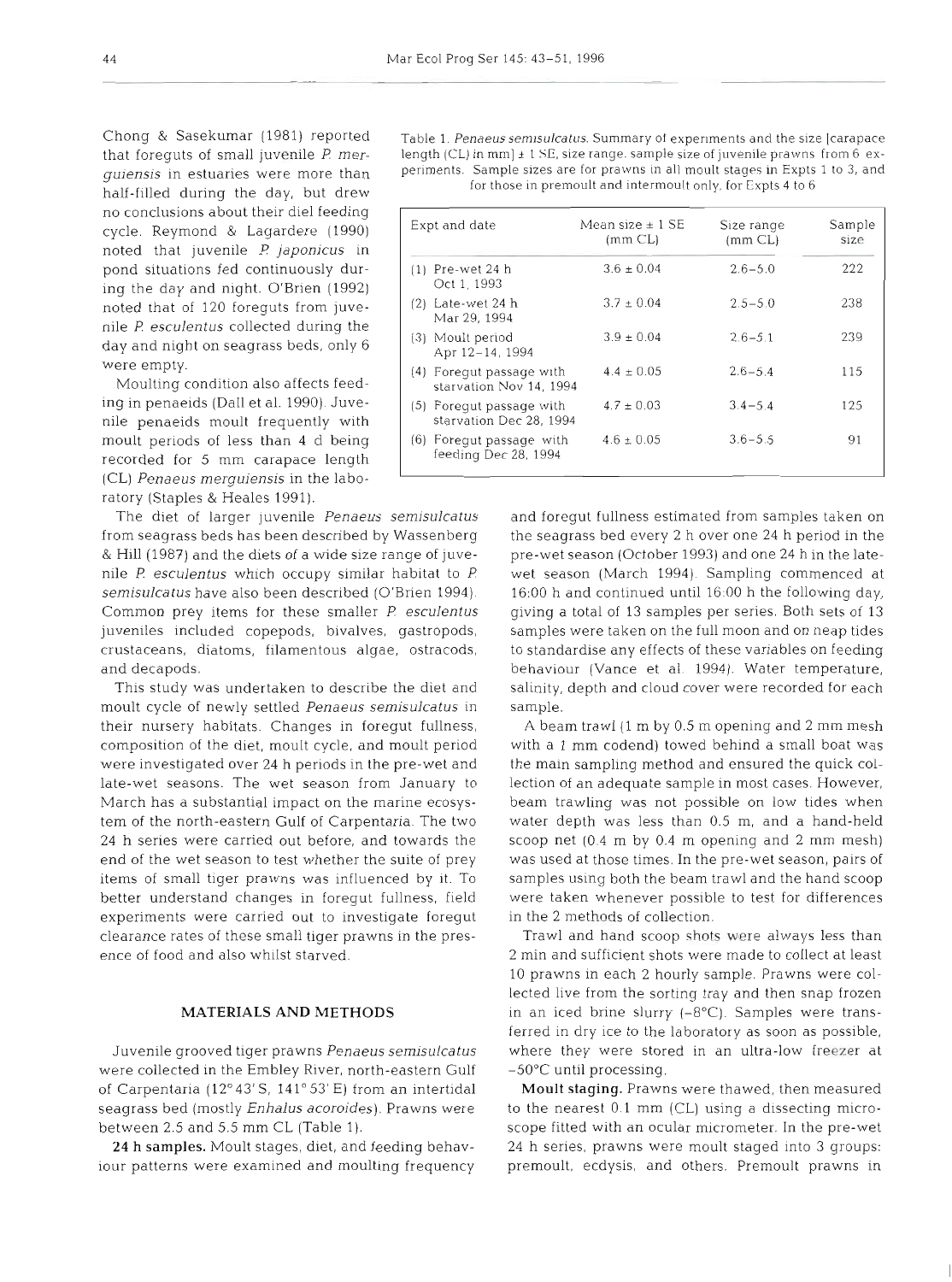stages D2 to D4 (Dall et al. 1990) had easily identifiable new epicuticles and exocuticles under their carapaces. Prawns in ecdysis had just moulted and were soft-shelled. The third group contained prawns at all other moult stages (Dall et al. 1990).

late-wet season prawns were moult staged in more detail following Dall et al. (1990). In addition to premoult and ecdysis prawns being identified, postmoult prawns were also separated from the other stages.

Results from the pre-wet 24 h collection had shown that premoult and ecdysis prawns were most abundant between 16:00 h and 20:OO h. In the analysis of the percentage of prawns in premoult (stages D2 to D4) or ecdysis from these studies, a test of 2 unpaired ratios (Armitage & Berry 1987) was used to determine if there were differences between the prawns from beam trawls and hand scoops at the same time. The ratios did not differ significantly (p > 0.05) between collection methods, and therefore the data on stage of the moult cycle for beam trawls and hand scoops were pooled. For each sampling time, the numbers of animals from all samples taken at that same time were pooled. The mean proportion of prawns about to moult or having just moulted at a given sampling time was calculated as the number of combined premoult and ecdysis stage prawns divided by the total number in the pooled sample for that time. Additional samples were collected using the beam trawl at 17:OO h and 20:OO h over 3 consecutive nights on the new moon in April 1994 to provide further information on moult frequency.

Foregut fullness and diet. After moult staging, the foregut was dissected and emptied on to a 1  $mm<sup>2</sup>$ Sedgewick Rafter slide. Foregut fullness by volume was visually estimated by the same person in every case, using a stereo microscope. An index of 0 to 10 corresponded to the qualitative range of empty to full foreguts (Marte 1980). The foregut was then opened and dilute Rose Bengal was added to the spilled contents to stain for animal protein. The contents were teased apart, spread out and scored using a compound microscope.

There is a sound biological basis for separating premoult from intermoult prawns in the analysis of foregut fullness over 24 h periods. During the late moult stages just prior to ecdysis (stages D2 to D4), prawns reduce or cease feeding and the lining of the foregut is pulled out during the moulting process and a full foregut would therefore hinder the moulting process. Prawns in ecdysis were not included in the analysis of foregut fullness as they were invariably empty. Means of foregut fullness for each sampling time were calculated using SAS statistical package (SAS Institute Inc. 1989) and differences in foregut fullness between moult stages (premoult and intermoult) and seasons (pre-wet and late-wet) were tested by 2-way analysis of variance. In the late-wet season when postmoult prawns were identified, differences in foregut fullness between intermoult and postmoult prawns were tested by t-test (SAS Institute Inc. 1989).

Prey items found in foreguts were very fragmented making the identification and accurate counting of specific prey types difficult. All food items were identified to the lowest taxonomic level. Only those prawns with foregut fullness scores of 7 or higher were included in the diet analysis. Frequency of occurrence (FOC) for each prey item was recorded as the percentage of prawns which had at least 1 of that prey item in their foregut. A Wilcoxon matched-pairs signed-ranks test (Conover 1971) was used to test for differences in FOC between day and night, as well as testing for differences between low tide  $( $0.5$  m) and high tide$ (>0.5 m) at night in both seasons. It was possible to count 2 taxa: foraminaferans and copepods. In general, foraminaferans mostly remained intact while copepod counts were based on the number of carapaces only. The mean numbers for these prey items were calculated for all samples in each season and were based on all prawns in the samples, except for ecdysis stage animals, with foregut fullness scores of 7 or higher. Differences between the number of copepods and foraminaferans in foreguts between the pre-wet and late-wet seasons were tested by Student's t-test.

Foregut passage rates. To interpret the 24 h foregut fullness data it was necessary to have an understandmg of the passage rates of food items through the foregut both when the prawns were feeding, and when they were not. We planned to trace the progression of feeding with both *Artemia* larvae and unhatched cysts as marker prey. Live prawns were collected in the early evening in November 1994, starved for 1 h, and then placed in a large 1  $\mathrm{m}^{3}$  cage constructed with 5  $\mathrm{mm}$ mesh bottom and 2 mm mesh sides and top. This cage had been embedded into the seagrass substrate 2 d earlier. Before release, prawns were allowed to feed for 15 min in a dense solution of 3 to 6 d old live *Arten~ia* larvae and unhatched cysts. At around 20:OO h they were released into the cage to continue feeding. Subsequent examination of foregut contents from prawns taken from inside the cage showed that the range of natural prey items available inside was similar to that occurring on the seagrass outside. A control sample of prawns was frozen in brine slurry at the time of release to test whether the prawns had ingested *Artemia* larvae and/or cysts. Samples of prawns were removed from the cage after 1 and 2 h and immediately frozen.

The food passage rate whilst starved was determined in November and December 1994. Live prawns were collected in a series of 1 min trawls at around 18:00 h. A control sample was frozen in brine slurry immediately,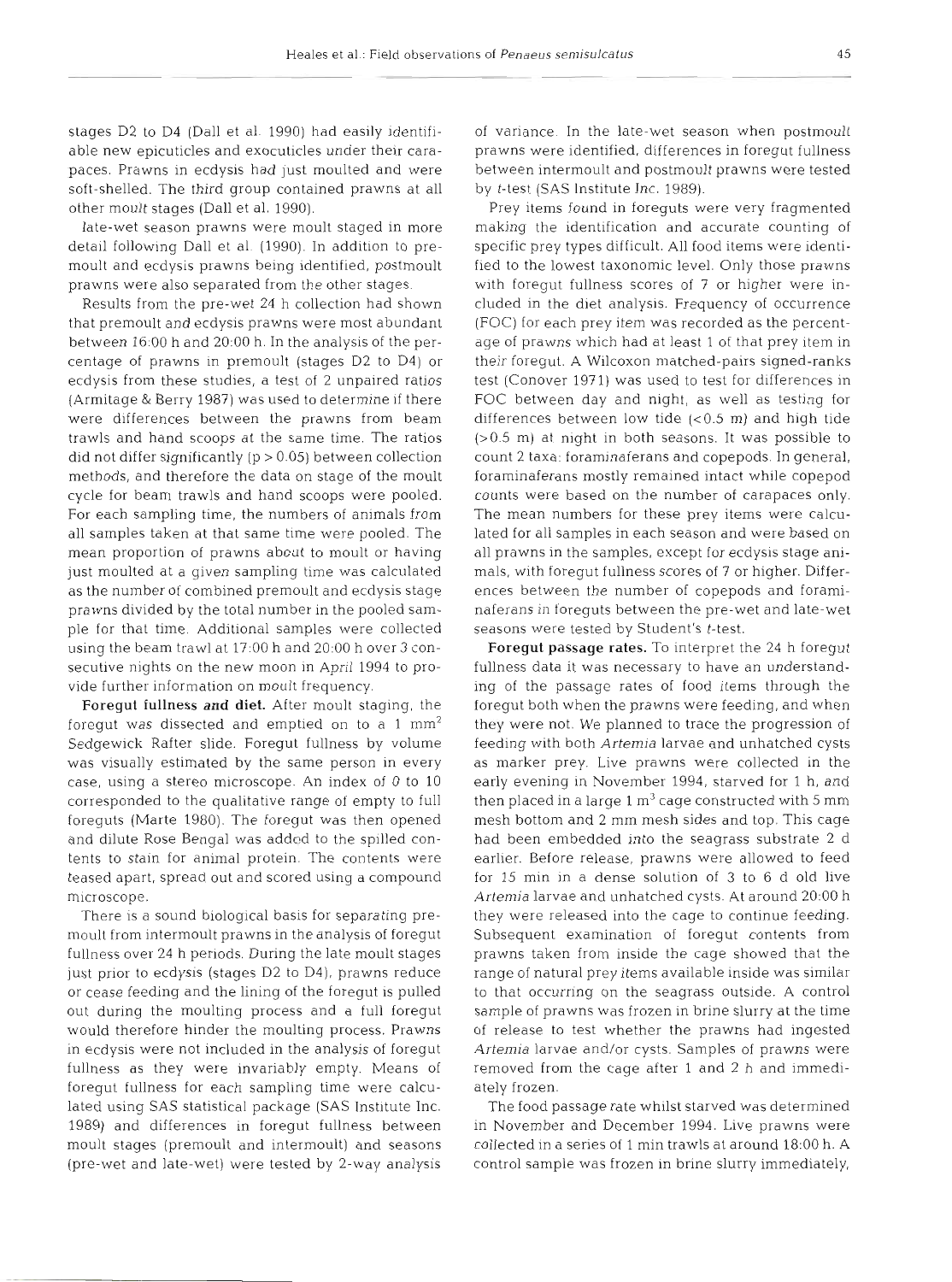and the remaining prawns were starved while being held in ambient temperature seawater. Samples were taken and immediately frozen each hour over a 4 h period. In the November experiment prawns were held in a black polythene 20 l drum in unfiltered seawater. In the December experiment prawns were held in groups of 20 in buckets of seawater filtered through a  $1 \mu m$ filter. Temperature and salinity were recorded at the beginning and end of both experiments.

After thawing in the laboratory prawns from both experiments (the food passage whilst feeding and whilst starved) were separated into 1 of 4 moult stage groups: premoult (stages D2 to D4), which would have moulted on the night of sampling; ecdysis; postmoult; intermoult (stages C, DO and D1) (Dall et al. 1990), which would not have moulted on the night of sampling. Foregut fullness was estimated, diet contents were scored, FOC of *Artemia* larvae was calculated, and the number of *Artemia* cysts and copepod carapaces counted, using the same methods as those described earlier. Recently ingested *Artemia* larvae could be counted in the control sample at time 0, but not after 1 or 2 h as the carapaces had been crushed. Consequently, FOC was used as an index of passage rates. In the continuous feeding regime, the passage rate of food through the foregut was calculated as the time taken for the marker prey, either **Artemia** larvae or cysts, to disappear from the foregut. In the 2 starvation experiments, the means of foregut fullness for the intermoult prawns sampled at the same time were not significantly different ( $p > 0.05$ ) and thus were pooled. The number of premoult prawns in each starvation experiment was low and so these were also pooled for the estimates of foregut fullness. For the intermoult prawns from the 2 starvation experiments, differences in foregut fullness were tested by t-test (SAS Institute Inc. 1989).

# **RESULTS**

### Environment

The tidal pattern was similar for both 24 h series with low tides occurring after mid-day (12:OO to 14:00 h) and mid-night (0:OO to 02:OO h). Temperature throughout the 24 h ranged from  $21.8$  to  $31.0^{\circ}$ C (mean =  $26.1^{\circ}$ C) in the pre-wet, and from 29.4 to  $34.5^{\circ}$  C (mean =  $31.0^{\circ}$ C) in the late-wet. Maximum temperatures were recorded near the time of low tide during the day  $(12:00$  to  $14:00$  h), but dropped rapidly soon after Salinity in the pre-wet varied little from 36.5 to 37.6% over the 24 h and was lower in (a) premoult, (b) ecdysis.<br>the late wet at anguard 20% for most of the 24 h Proportion (%) of late wet the late-wet at around 30% for most of the 24 h.

Temperature for all other samples ranged from 29.7 to 34.0°C and salinities from 29.0 to 36.4‰.

# Moult cycle

Premoult and ecdysis stage prawns were mostly taken between 16:00 and 22:OO h. The pooled ratios (of combined premoult and ecdysis stage prawns to the whole sample size) were 1:4.1 ( $n = 114$ ) for the pre-wet, and 1:4.4 ( $n = 101$ ) for the late-wet season. In the pre-wet the premoult and ecdysis prawns were captured at different times during the 24 h period. Most prawns in the premoult stage (95%) were taken between 14:OO and 22:OO h (Fig la), while most prawns in ecdysis (94 %) were taken between 20:00 and 0:00 h (Fig. 1b). The proportion of prawns in ecdysis in samples increased as the proportion of premoult prawns decreased.

Similarly, in the late-wet all premoult prawns were caught between 06:OO and 22:OO h, with 76% taken between 14:OO and 22:OO h (Fig. lc). Prawns in ecdysis were taken only at 20:OO h (Fig. Id). Postmoult animals were caught only from 22:OO to 06:OO h, with 71 %) taken between 22:OO and 02:OO h (Fig. le).

# Proportion of premoult **and** ecdysis animals

The mean proportion of premoult and ecdysis prawns at each sample time, between 16:00 and 20:00 h (i.e, those prawns either about to moult, or those which had just moulted), ranged from 32 to 37.5% (Fig 2). The number of pooled samples at the 4 sampling times

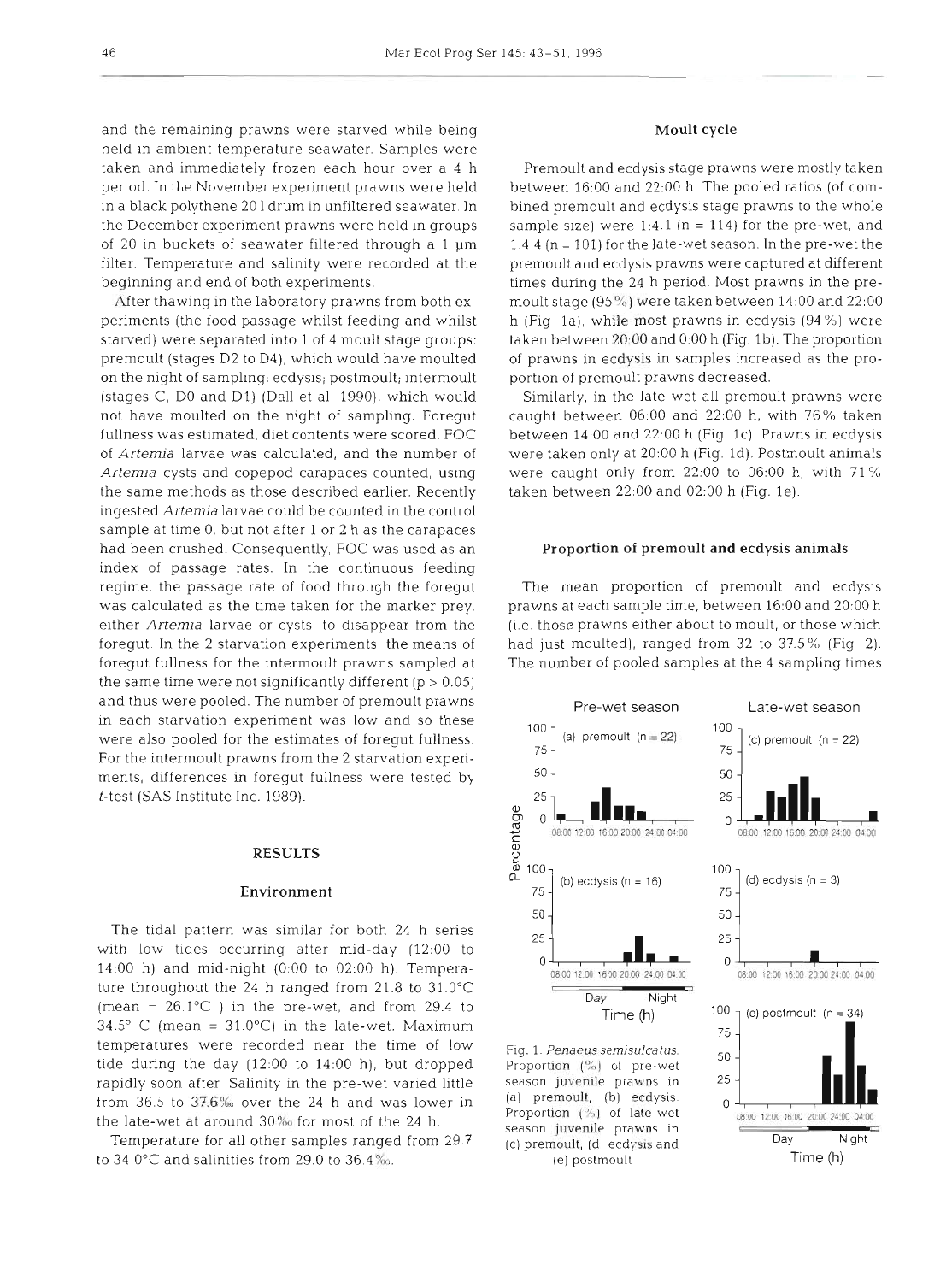10

ranged from 2 to 5, the number of prawns ranged from 55 to 165, and the total number of prawns caught was 399.

### Foregut fullness

All prawns in ecdysis  $(n = 19)$  that were examined had empty foreguts. For other moult stages, there were no consistent differences in foregut fullness between samples of prawns caught with the beam trawl and the hand scoop, nor were there any differences between patterns for the pre-wet and the late-wet. In every sample from both seasons the mean index of foregut fullness was higher than 4.5. Analysis of variance showed that the mean foregut fullness did not differ significantly between moult stage  $(F^{T,165} = 0.21)$ .  $p = 0.6$ ) and season ( $F^{1,165} = 0.50$ ,  $p = 0.5$ ) and the moult  $\times$  season interaction was not significant ( $F^{1,165}$  =  $0.01$ ,  $p = 0.9$ ). All samples from both seasons were then pooled for each sample time. The minimum mean foregut fullness, after pooling, throughout the 24 h was 6.7 and the maximum was 8.5 (Fig 3). The overall mean of foregut fullness  $(\pm 1 \text{ SE})$  for all moult stages except ecdysis and over both seasons was  $7.2 \pm 0.18$ .

In postmoult prawns from the late-wet season at times 22:OO to 06:OO h, the mean foregut fullness of 7.0  $\pm$  0.3 was significantly lower than the mean of 8.6  $\pm$ 0.3 for intermoult prawns  $(t^{79} = 17.2, p < 0.0001)$ .

# Diet

Prawns caught with the hand scoop and with the beam trawl were pooled in the analysis of dietary

100

80

60

 $40 -$ 

 $20 -$ 

0

 $n = 2, 55$ 

Percentage



Time (h)

 $n = 2, 60$ 

 $20:00$ 

 $n = 5, 165$ 

*16100 17100 18100 20100* 

 $n = 2, 119$ 

9 Foregut fullness 8  $\overline{7}$ 6  $5 \cdot$  $\overline{4}$ 3  $\overline{c}$ *<sup>0</sup>*'I 16.00 18:M) 20:OO 22:OO **24:OO** 02:OO 04:OO **0600** 08:OO 10:OO 12:OO 14:OO 16:OO I **1** Day Night Day Time (h)

Fig. 3. Penaeus semisulcatus. Mean foregut fullness (±1 SE) for juveniles in all moult stages except ecdysis from combined pre-wet and late-wet season 24 h studies; *<sup>n</sup>*ranged between 19 and *50* in each sample

items. In all, 19 categories of prey items were identified, with unidentified material, copepods (predominantly *Harpacticoid),* diatoms (including *Pleurosigma, Gyrosigma, .4sterionella, Rhizosolenia* and *Coscinodiscus),* filamentous algae, insect larvae *(Diptera),*  nematodes, ostracods, foraminaferans, and an unidentified parasite all having FOC values greater than 25 % in l or both of the seasons (Fig. 4). Less common items (FOC less than 25 **Oh)** included decapods, bivalves, gastropods, polychaetes, kinorynchs, unidentified marine mites, seagrass, algae, isopods and amphipods. No sig-



Fig. 4. Penaeus semisulcatus. Frequency of occurrence  $(\%)$  of prey items from foreguts of juveniles from 1 pre-wet season and 1 late-wet season **24** h study. Foreguts examined from prawns in all moult stages except ecdysis and with foregut fullness score of 7 or higher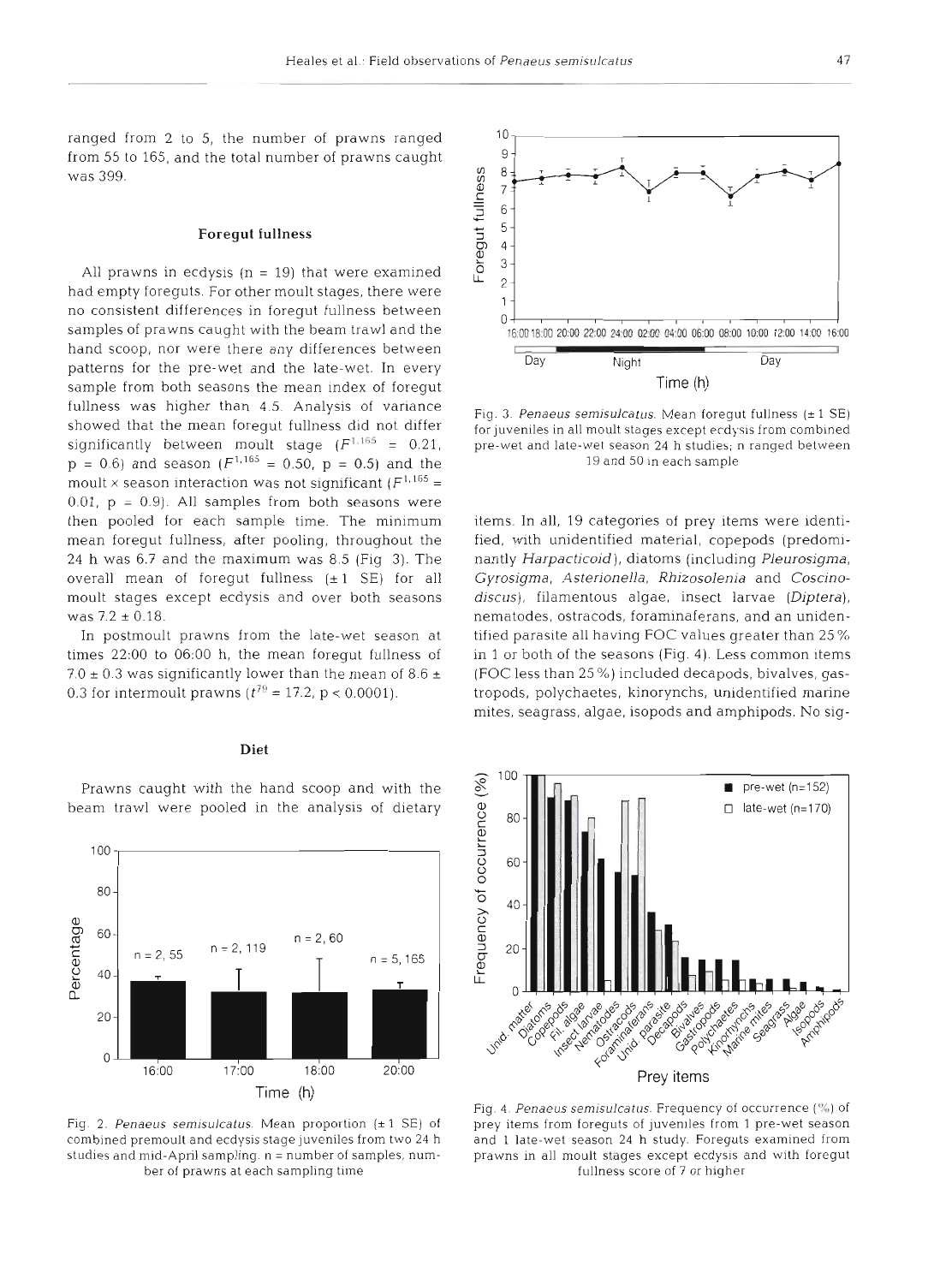nificant differences in FOC were detected between between tide heights at night  $(t^{17} = 73.5, p > 0.05)$  in the 2 seasons.

day and night (Wilcoxon test  $t^{18} = 71.5$ , p > 0.05) or<br>between tide heights at night ( $t^{17} = 73.5$ , p > 0.05) in<br>the 2 seasons.<br>The types of food eaten in the late-wet (19 cate-<br>gories) were similar to those eaten in t The types of food eaten in the late-wet (19 categories) were similar to those eaten in the pre-wet season (15 categories). However, the 4 categories not present in the late-wet (marine mites, algae, amphipods and isopods) all had very low FOC (less than 5%) in the pre-wet (Fig. 4) Out of 9 categories with an FOC higher than 25% in at least 1 season only insect larvae, nematodes, and ostracods were markedly different nematodes, and ostracods were markedly different<br>between seasons. The largest change was in FOC for<br>insect larvae, which decreased from 61% in the preinsect larvae, which decreased from 61 % in the prewet to 5% in the late-wet season. However, the FOC<br>was higher in the late-wet for nematodes (55 to 88%)<br>and for ostracods (54 to 89%). was higher in the late-wet for nematodes (55 to 88%) and for ostracods (54 to 89%).

The mean number of copepods per foregut was<br>gnificantly higher in the pre-wet  $(12.1 \pm 0.7)$  than in<br>le late-wet season  $(7.8 \pm 0.7, t^{311} = 20.0, p < 0.0001)$ , significantly higher in the pre-wet  $(12.1 \pm 0.7)$  than in the late-wet season  $(7.8 \pm 0.7, t^{311} = 20.0, p < 0.0001)$ , and similarly for foraminaferans (2.1  $\pm$  0.2 to 1.3  $\pm$  0.3,  $t^{108}$  = 6.9, p < 0.01).

### Foregut passage rate **with** continuous feeding

Foregut passage rate with continuous feeding<br>Intermoult prawns fed continuously when offered<br>*Intermia* larvae and cysts whereas premoult prawns<br>Intermal dust. At the start of the experiment the foregut<br>Illness mean was hi *Artemia* larvae and cysts whereas premoult prawns did not. At the start of the experiment the foregut fullness mean was higher for intermoult than premoult prawns (Fig 5a). Mean foregut fullness of the premoult group declined through the experiment (Fig. 5a).

Whole *Artemia* larvae passed through the foreguts of both premoult and intermoult prawns within 2 h (Fig. 5b). The *Artemia,* mostly whole, were easily recognised in the control sample at time 0, where they made up the bulk of the volume in each foregut, but could not be counted because of their condition. Consequently, FOC was used as an indicator of foregut clearance rates. After 1 h, only antennae were discernible, and FOC had decreased to 80% for intermoult and 35% for premoult prawns. After 2 h no traces of *Artemia* larvae were detected in either the intermoult or premoult prawns. Copepods, diatoms, filamentous algae, forams, ostracods, bivalves, gastropods, decapods and insect larvae were common prey items in foreguts of the intermoult group after 2 h.

*Artemia* cysts, which are very resistant to digestion, also passed through the foregut within 2 h for both moult groups (Fig 5c). The whole cysts were easily detected and counted at time 0, but after 2 h, only a few whole cysts remained. No broken pieces of cysts were observed.



Fig. 5. Penaeus semisulcatus. Foregut passage rate with continued feeding for premoult and intermoult juvenile prawns: (a) **means** (\* 1 SE) of foregut fullness, (b) frequency of occurrence ( $\sqrt[6]{\ }$ ) of *Artemia* larvae, and (c) mean number ( $\pm$  1 SE) of cysts per foregut. Numbers **In** parentheses are numbers of prawns per sample

### Foregut passage rate whilst starved

Means of foregut fullness for both moult stage groups dropped to about 4 after 1 h, and to between 0.3 and 3 after 3 h (Fig. 6). The foreguts of a few intermoult prawns were still **2/3** full after 3 and 4 h, mostly of a stringy algae and some pieces of decapod exoskeleton. The sharp initial decline in means of foregut fullness continued in the premoult group and had dropped by 95% after 3 h.

The mean  $(\pm 1 \text{ SE})$  numbers of copepods per foregut of intermoult prawns fell from 29.4  $(\pm 2.78)$  at time 0 to 1.0 ( $\pm$  0.39) at 2 h. For the premoult group, mean numbers of copepods dropped from 11  $(\pm 2.35)$  per foregut at time 0 to 0 in all prawns at time 2 h.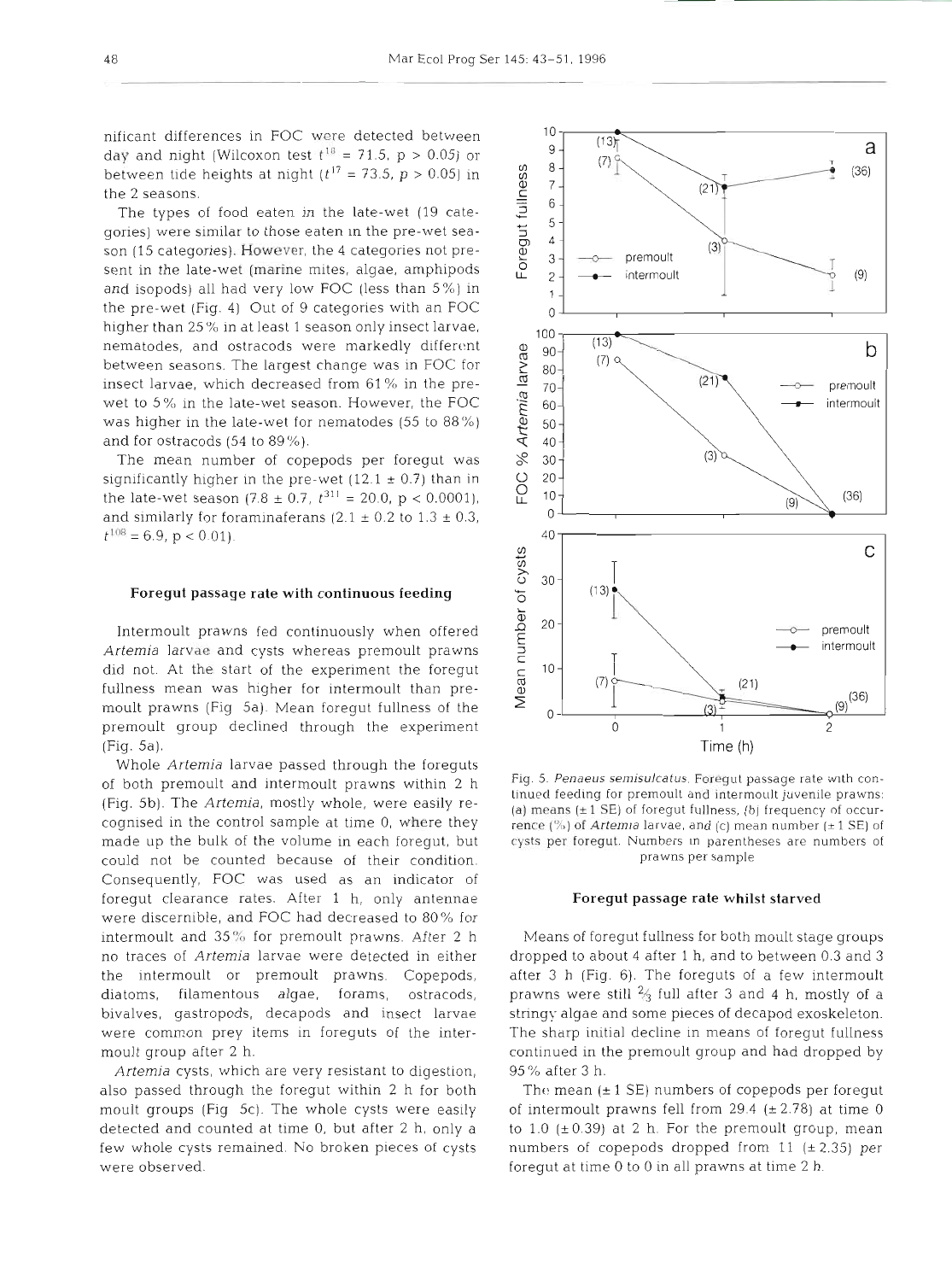

Fig. 6. Penaeus semisulcatus. Foregut clearance of premoult and intermoult juveniles (means of foregut fullness  $\pm 1$  SE). The number of premoult prawns ranged between 9 and 17 per data point and between 34 and 38 for intermoult prawns

#### **DISCUSSION**

# Moult stages and cycle

Juvenile prawns at premoult stage were found only during the day and early evening. Moulting mostly occurred in the first half of the night but some postmoult prawns that had just moulted could still be identified up until dawn. These results broadly agree with the findings of others on the timing of ecdysis in early evening for larger juvenile, sub-adult and adult penaeids (Dall et al. 1990). However, this is the first time that the actual daily timing of the occurrence of the major moult stages has been documented from field observations of a Penaeus species. The low percentage of moulting prawns in both 24 h series indicates that this stage lasts only a short time in small juveniles and the new exoskeleton hardens rapidly  $(i.e.$  in less than  $2$  h-the interval between our samples). Unlike adult prawns, there was no evidence that small soft-shelled prawns were inactive on the substrate for long periods of time.

Ecdysis reduces the feeding of most adult penaeids. For example, adult Penaeus duorarum did not feed regularly until 36 h after ecdysis (Bursey & Lane 1971). Feeding was also reduced in adult P. esculentus on the 2 nights before ecdysis, ceased on the actual night of ecdysis, and was still reduced on the following night (Hill & Wassenberg 1992). In juvenile *F!*  semisulcatus, the effect is much less marked. Although the mean foregut fullness for postmoult prawns from the late-wet season was high (7.0), it was lower than the mean for intermoult prawns (8.6). This suggested that if the feeding of juveniles was reduced immediately following ecdysis, it was not reduced for very long

# Estimation of moult period

If we assume that the moult period is constant over time for a given range of prawn size and temperature (Staples & Heales 1991, O'Brien 1992), and that there is no synchronisation of moulting, then the proportion of prawns moulting each day can be used to estimate the moult period in the wild population. Based on these assumptions the moult period will be the reciprocal of the moult frequency in the population. For example, if 50% of the prawns moult each day, then all prawns will have moulted in 2 d and the moult period is 2 d. In our study, the mean proportion of prawns moulting each day of sampling ranged from 32 to 37.5% and the mean  $(\pm 1 \text{ SE})$  over all 5 d was 33.4  $\pm$  1.4%. This suggested a mean moult period of 3.0 d for 2.5 to 5 mm CL prawns.

Previous laboratory studies on the growth of juveniles of another tropical species, Penaeus merguiensis (the banana prawn), at different combinations of temperature, salinity and prawn size, have shown that moult period is most dependent on temperature (Staples & Heales 1991). When we fitted the range of temperature, salinity, and prawn size (from our tiger prawn studies) to the equation for moult period in the banana prawn, the period ranged from 2.49 to 3.52 d, which spans the range of our field estimate of a 3.0 d moult period. Although estimates of moult period are routine in some laboratory growth experiments on penaeids, we have been unable to find any estimates based purely on field observations of a penaeid species.

The consistency of moult frequency between samples on different nights shows no evidence of moult cycle synchronisation. Similarly, no moult synchronisation was detected for small juvenile Penaeus merguiensis kept in separate containers in a laboratory recirculating seawater system (Staples & Heales 1991). Crocos (1985) also reported that moulting and spawning of adult P. esculentus were not synchronised with lunar cycles. However, more recent studies have demonstrated a lunar cycle in the reproduction of adult *P. plebejus* (Courtney et al. 1996).

# Foregut fullness and feeding behaviour

The mean foregut fullness of small juvenile Penaeus semisulcatus was consistently high across the 24 h period, which suggests that prawns of this size feed throughout day and night. In contrast, adult P. semisulcatus bury and apparently stop feeding during the day (Wassenberg & Hill 1994). The changeover point in size from non-burying behaviour to burying during the day is unknown for P. semisulcatus. However, it may be between 4 and 8 mm CL as no burying behav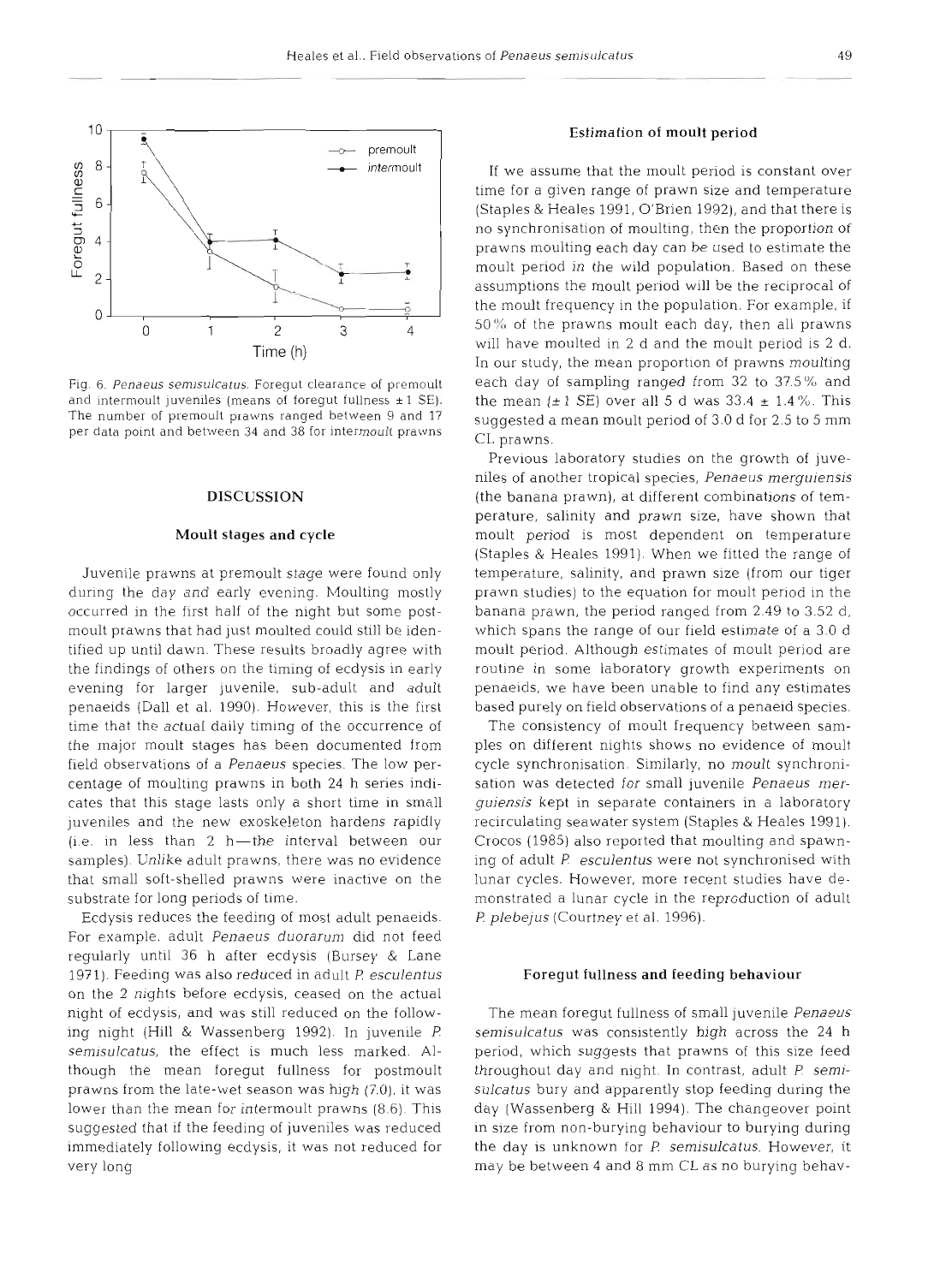iour was observed for P *semisulcatus* at *4.1* mm CL in laboratory studies (Liu & Loneragan in press). In contrast, almost 70% of juvenile P *semisulcatus* (mean size = 8 mm CL) in laboratory experiments were found to be buried in daylight (Hill & Wassenberg 1993). Catches of juvenile P *semisulcatus* (2 to 10 mm CL) with a small beam trawl were higher at night close to low tide (Vance et al. 1994). Our present data suggest that the small juveniles sampled in this study may be active and feeding both day and night.

Small *Penaeus semisulcatus* digest much of their food within an hour and this would support a continuous feeding behaviour. However, feeding is affected by the moult cycle. Adult P *semisulcatus* would be expected to behave similarly to adult P *esculentus* and reduce feeding 2 d before and 1 d after ecdysis which occurs about every 21 d at 28°C (Hill & Wassenberg 1992). However, for small juveniles the short time period between moults (about 3 d) probably reduces the tasting period to only 1 or 2 h. Our study did not detect differences between means of foregut fullness of premoult and intermoult prawns in either of the 2 seasons but the sample size was small in both cases.

Differences in feeding behaviour between premoult and intermoult prawns were observed. In the foregut clearance experiments, both where feeding continued and also whilst starved, the premoult prawns almost emptied their foreguts within 2 h in preparation for imminent ecdysis. In contrast, the intermoult prawns from the continuous feeding experiment had foreguts that were over  $\frac{2}{3}$  full. The intermoult prawns from the starved experiment also had fuller foreguts than the premoult group after 2 h.

The rapid decline in mean foregut fullness of premoult prawns when they were deprived of food (over 50% in the first hour) showed that the prawns could clear their foreguts by ceasing to feed almost 2 h before ecdysis.

A wide range of prey items was encountered in the foreguts of small juvenile *Penaeus semisulcatus.* During the course of these studies we commonly observed juvenile tiger prawns at the surface on night high tides but never during the day. We did not categorise prey items such as gastropods, nematodes, and copepods into benthic, plant dwelling, or water column fauna, as in intertidal seagrass habitats, these boundaries vary with tide height. At low tide the long strap-like *Enhalus acoroides* leaves were close to the substrate and all prey items taken at this time were close to the bottom. At high tide the tips of the seagrass may be up to 1 m above the substrate and some prey items may

become mid-water dwellers as they move with the epiphyte covered seagrass fronds. However, we could not detect any significant differences in the FOC data between day and night, or between the FOC of prawns at high and low tide at night.

The comparison between seasons showed some dietary switches, the major one being for insect larvae. The decline in insect larvae also coincided with increased frequency of occurrence of both nematodes and ostracods. The occurrence data for all other prey items were remarkably similar given the impact of the wet season between the 2 studies. Although the mean numbers of copepods and foraminaferans, the only prey items which could be reliably counted, were higher in the pre-wet than late-wet seasons, the range of prey items in the 2 seasons were very similar

Bivalves, gastropods, ophiuroids and copepods were also recorded with occurrences greater than 50% in the foreguts of larger juvenile *Penaeus semisulcatus* (about 13 mm CL) from seagrass beds in the western Gulf of Carpentaria (Wassenberg & Hill 1987). Frequency of occurrence for copepods fell to below 20% for the larger size group juveniles (around 18 mm CL) showing the effect of ontogeny. In a study of a closely related tiger prawn species, *Penaeus esculentus* (size *2* to 5 mm CL) in an Australian seagrass bed, O'Brien (1994) also noted, that copepods and diatoms were found in all foreguts. FOC for filamentous algae and ostracods was lower (around 50 %) and nematodes and insect larvae were not recorded at all (O'Brien 1994).

Unidentified material was found in every foregut we examined. This matter probably consisted of both animal and plant material, and as such may be important for the nutrition of juvenile tiger prawns. Robertson (1988) reported up to 74% of detrital floc by volume from juvenile *Penaeus merguiensis* in northern Australia, but was hesitant to assign a nutritional role to that floc.

# **Summary**

Our studies of the diet and feeding showed that in both the pre-wet and late-wet seasons juvenile *Penaeus semisulcatus* fed throughout the day and night at intervals of probably not greater than 3 h. Food passed rapidly through the foregut in less than 2 h for some hard and soft prey items. Moult stage affected feeding behaviour. with feeding ceasing in prawns undergoing ecdysis. The mean moult period estimated for juvenile prawns in this size range was 3.0 d and ecdysis occurred in the early evening in most cases. Moulting was followed by a short soft-shelled stage which was completed by midnight and the next stage, postmoult, was completed by dawn the next morning.